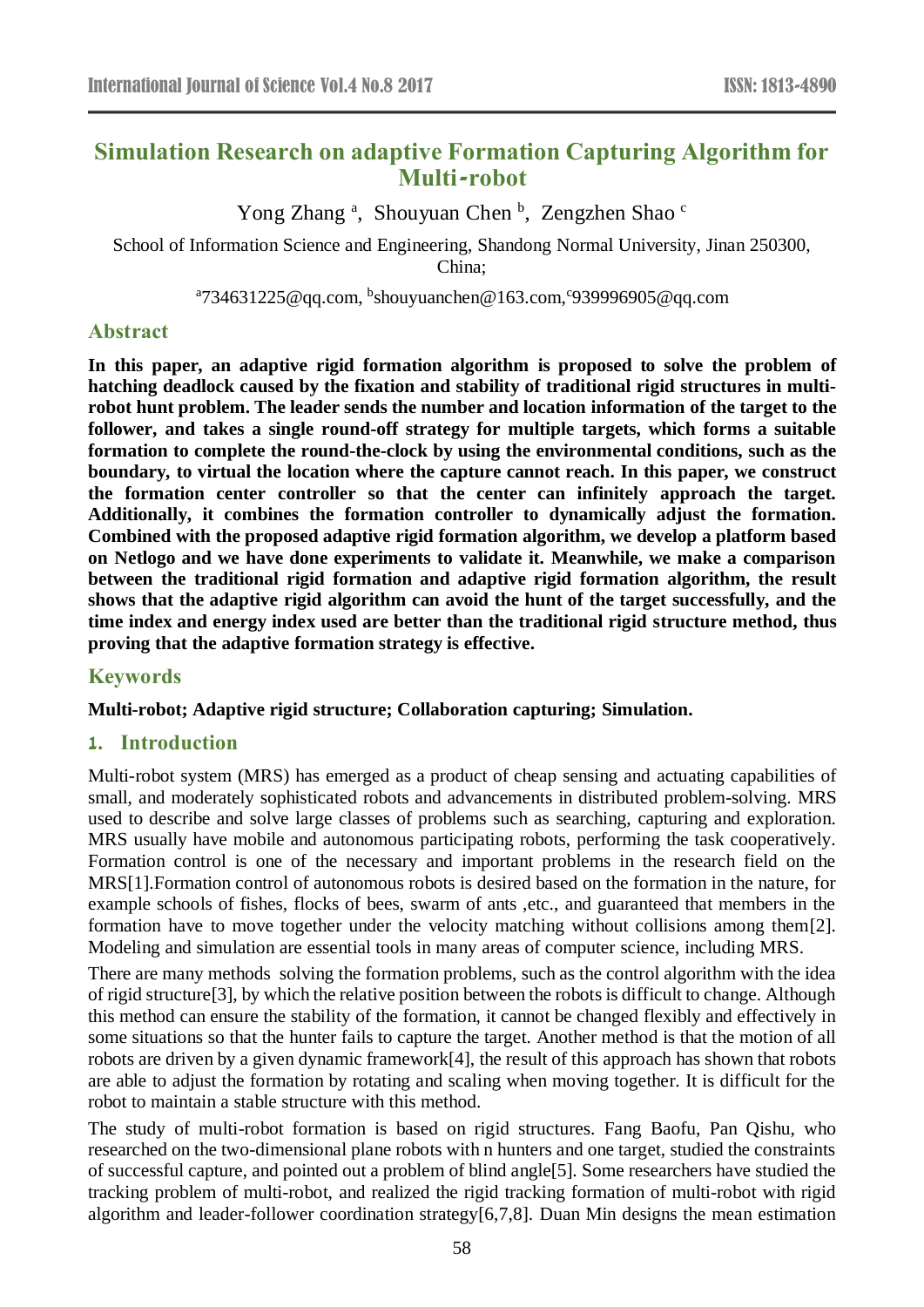controller based on the neighbor information and studies the surrounding control algorithm for the different formation of the single-objective multi-robot system[9]. Now the problem in the current studies can be summarized as follows: (1) Rigid structure is easy to achieve local optimum, and it needs maintain the optimal formation by giving up some index[10,11]. (2) Multi-robot system focuses on the pursuit of the overall consistency thus ignoring the flexibility of the formation. In some cases, there is a problem of blind angle [12]. (3) Current studies are mainly based on single-target hunt that cannot form an effective escape alliance[13].

This paper considers a new method for the formation control of autonomous robots, which adjust rigid formation dynamically to round up the targets' escape alliance. The method combines the rigid structure with the adaptive idea to construct an adaptive rigid formation algorithm. In this paper, we improve the capture of simulation platform based on Netlogo to validate the algorithm. Result shows that the time and energy index of the adaptive rigid capture algorithm are superior to that of the traditional rigid formation algorithm in the form of targets' escape alliance.

#### **2. Controller design**

#### **2.1 Center controller design**

There are n robots, and the following equation of state is satisfied<sup>[14]</sup>:  $\dot{y}_i(t) = f_1[u_i(t)]$ , where  $u_i(t)$  represents the input pose of the robot-i,  $\dot{y}_i(t)$  is the output position state of the robot-i, i = 1, 2, 3, ... n. If hunter wants to successfully arrest the target in the time of period T, it needs to meet the following condition: $\lim_{x\to T} |l_{avg}(t) - l_{tar}(t)| = 0$ , where  $l_{tar}(t)$  is the pose information of the target,

 $l_{avg}(t)$  is the average formation center of the hunter, and  $l_{avg}(t) = \frac{1}{n}$  $\frac{1}{n}\sum_{k=1}^{n} l_k(t)$ . The formation center needs to converge to the target position within a finite time T to infinitely access the target. So we design the center controller as is shown below:  $f_1 = U_{avg}(t) + [U_{tar}(t + \Delta t) - U_{tar}(t)],$  $U_{tar}(t + \Delta t) - U_{tar}(t)$  represents the target pose changes that occur within time  $\Delta t$ .

#### **2.2 Formation controller design**

In this paper, we use the circular formation (shown in Figure 1) to capture the target, and define the state equation with polar coordinates with the equation  $\rho_i(t) = \mu_i(t)$ ,  $\theta_i(t) = u_i(t)$ , where  $\rho_l(t)$  represents the polar radius of the hunter-i with the Target as the origin of the coordinates,  $\theta_l(t)$  $\ddot{\phantom{a}}$ ֧<u>֡</u> represents the polar angle of the hunter-i with the Target as the origin of the coordinates, and i=1,2,3...n. We can get the formula as follows:

 $y_i(t) = l_{tar}(t) + [\rho_i(t) \cos(\theta_i(t)), \rho_i(t) \sin(\theta_i(t))]^T$ , and  $l_{tar}(t)$  is the target position information.



Fig.1 Surround formation figure (n=8)

Based on the above analysis, formation control can be expressed:  $\lim_{x \to T} [y_i(t) - l_{tar}(t)] - k\rho_i(t)] =$  $0$ ,  $\lim_{x\to T}[\theta_i(t) - \theta_{i+1}(t) - \partial] = 0$ .  $y_i(t) - l_{tar}(t)$  represents the distance between the hunter and the target,  $k\rho_i(t)$  is the radius of the formation, k is the variable formation radius factor. The formula:  $\theta_i(t) - \theta_{i+1}(t) - \partial$  is the angle difference between the hunter-i and the hunter-i+1 and the preset formation angle,  $0^{\circ} \le \partial \le 180^{\circ}$ . When the difference tends to zero within the period T, the hunter can be evenly distributed to the circle with the target as the center. So we design the formation controller as follows:

$$
f_2 = \theta_i(t) + \Delta\theta
$$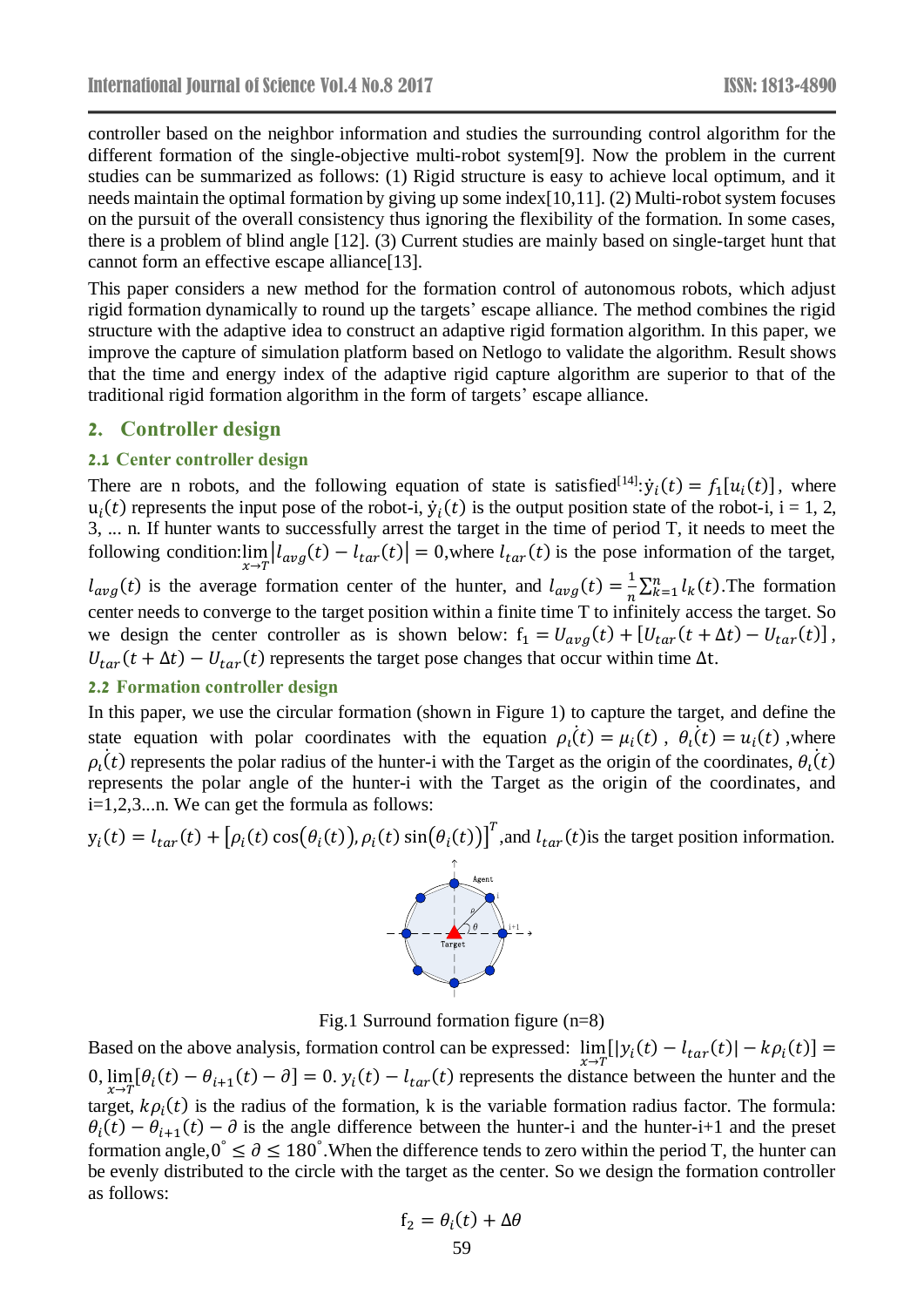$$
\Delta \theta = \partial - [\theta_i(t) - \theta_{i+1}(t)]
$$
  
\n
$$
f_3(t) = y_i(t) + \Delta \rho_i
$$
  
\n
$$
\Delta \rho_i = \rho_i - [y_i(t) - l_{tar}(t)]
$$

 $f<sub>2</sub>(t)$  is the angle controller in the formation control. When the angle is shifted by the hunter-i, it adjusts the angle according to the interval angle between the formation preset angle ∂ and the hunteri and its clockwise hunter  $i + 1$  (see Fig.2).  $f_3(t)$  is the radius of controller. As the distance between the hunter-i and the target changes, deviation of the formation preset radius  $\rho$  changes by  $\Delta \rho$ , and hunter-i choose the best position by eliminating the radius offset(see Fig.3).



Fig.3 Formation control figure

### **3. Adaptive rigid structural formation algorithm**

Aiming at solving the blind angle problem of the traditional rigid structure formation, we propose an adaptive rigid structure algorithm, which is based on the location of the target and imitates a circle formation. The algorithm can use the boundary and environmental conditions to capture the target in the formation center position, thus avoiding blind angle. The algorithm consists of patrol action, isolation action, formation and predict action. In the patrol action, the system marks the hunter who first find the target as Leader (hereinafter referred to as L), L will communicate with the remaining Followers (hereinafter referred to as F). If F finds multiple targets, they will separate from each other and follow the single target with the isolation action. In a platform with boundary, the target location is defined as three categories: Center, Border, Corner, and the minimum number of hunters are 8,5,3 respectively.

#### **3.1 Portal action**

At the beginning of the capture, the position of each robot is randomly distributed, and the hunter cannot obtain the position information of the target in advance. At this time, each hunter performs a patrol action. When the distance  $d_i$  of the hunter-i (i = 1,2 ..., n) and the target is greater than the detection radius r, the hunter-i is free to walk. To increase the patrol range and compress the moving radius of the target, hunter-1 needn't patrol as the original direction if it meets hunter-2. When the distance  $d_i$  of the hunter-i (i = 1,2 ... n) is smaller than its detection radius r, the hunter-i finds and locks the target, and then sends the target pose information to the other hunters to request the formation. If there are other hunters in the communication range, the formation action is executed, or the formation information will be sent again.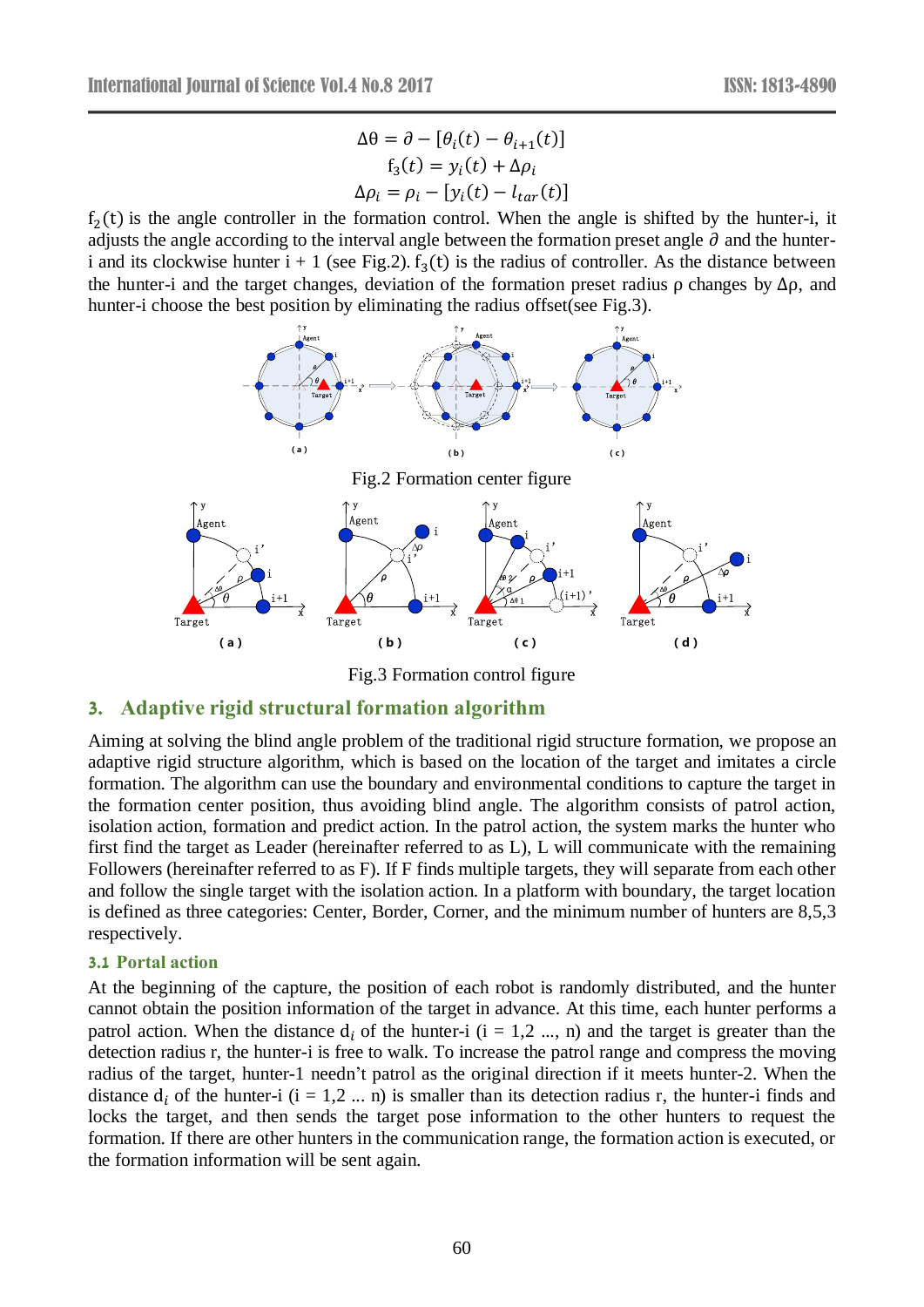#### **3.2 Isolation action**

After discovering the target, L determine the number of targets and send target's information to F. If there is only one target, then continue to capture; if there are multiple targets, then L' appears, and so on, hunt the target separately. Taking into account the target anti-encirclement strategy, there will be a goal to run away separately or escape together, for the latter, can be regarded as a single target to hunt.

### **3.3 Formation action**

L sends the target position and pose information to the F, a hunter in L's communication range, after hunting the target :① if F has not found the target, it should be directed by the information sent by L. ② If F finds the target, it estimates the optimal formation position, and compares it with the location information sent by L, and the smaller distance is the optimal position. If it has been occupied, then select the suboptimal position. According to the location of the target, L determines the minimum number of F and sends the information of pose to the F.



Fig.4 Target location Fig.5 Leader-Follower

As is shown in Fig.4, the red triangle is the target, and the solid circle is the hunter and the dotted circle is the virtual position. When the target is located in the middle of the platform, it can form Formation-1; when the target is at the corner or border, L calculates the virtual circular formation and will send the expected pose to F, as is shown in Formation-2 and Formation-3. In a Leader-Follower module(see Fig.5), the hunter-i, within the scope of the leader's communication, can receive the information sent by L in the case of  $D_i \lt R$ . The target is outside the detection range of the F and is required to move according to the L's command in the case of  $D_i$ > r.

#### **3.4 Predictive action**

In the process of formation, the information received from F may be erroneous or loss of timeliness. At this point , F needs to predict the next moving trajectory of the target according to the received and registered pose information. F also needs to determine the optimal position to intercept the target combining with their own location.



Fig.6 Predictive action figure

There are n possible directions for the target in Fig.6(a). We assume that the target moves to the right side of the Y-axis and the target lateral displacement points to the positive direction of the X-axis. The prediction mechanism is designed as follows: L sends the target information to F1 and F2 , and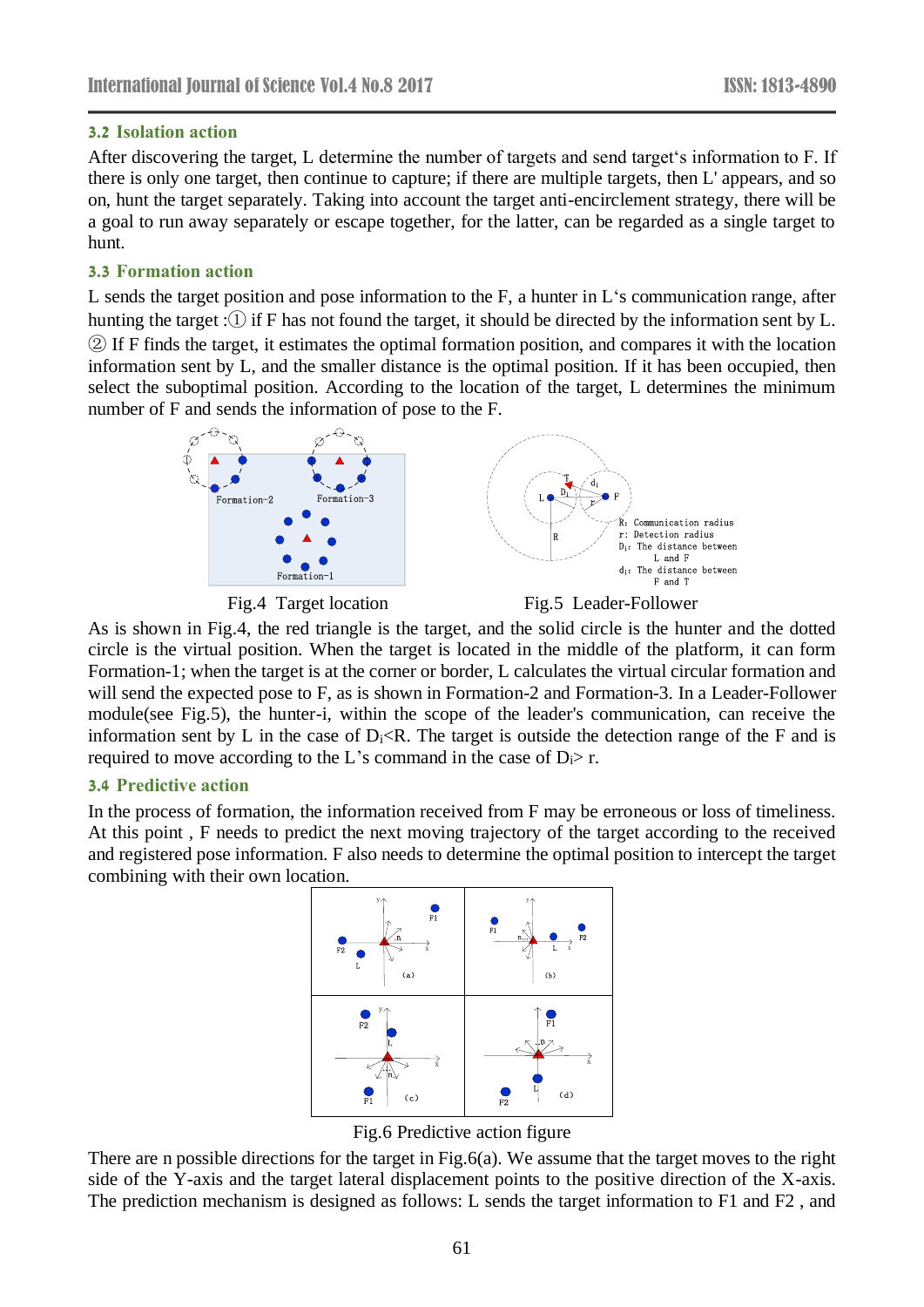F1 have more advantages than F2 with the target moving to it. Therefore, F1 predicts target's possible direction and speed of moving according to the continuous received target pose information to intercept, and F2 continue to chase. (b) (c) (d) also like above.

In summary, the adaptive rigid structure algorithm is as follows:

|                                                                                                            | Step1: Portal action.                                                                                  |  |  |  |  |  |  |  |
|------------------------------------------------------------------------------------------------------------|--------------------------------------------------------------------------------------------------------|--|--|--|--|--|--|--|
|                                                                                                            | Step2: L determines the location of the target, and calculates the smallest number of<br>hunters.      |  |  |  |  |  |  |  |
|                                                                                                            | Step3 is performed if there are other hunters in the L's communication range R (R> =<br>$2r$ ).        |  |  |  |  |  |  |  |
|                                                                                                            | Otherwise, Step4 is executed.                                                                          |  |  |  |  |  |  |  |
| Step3: Determine the number of targets. If there are two targets, Step5 is executed. If<br>there is single |                                                                                                        |  |  |  |  |  |  |  |
|                                                                                                            | target, Step6 is executed.                                                                             |  |  |  |  |  |  |  |
|                                                                                                            | Step4: $L$ doesn't send the target information until $F$ receives and responds.                        |  |  |  |  |  |  |  |
|                                                                                                            | Step5: Portal action.                                                                                  |  |  |  |  |  |  |  |
|                                                                                                            | Stpe6: If $F$ does not find the target, execute Step7; otherwise execute Step8.                        |  |  |  |  |  |  |  |
|                                                                                                            | Step7: F performs a prediction operation based on the target information transmitted<br>by $L$ , and   |  |  |  |  |  |  |  |
|                                                                                                            | moves to the instruction position.                                                                     |  |  |  |  |  |  |  |
|                                                                                                            | Step8: F virtualizes and calculates the formation position based on the target<br>information captured |  |  |  |  |  |  |  |
|                                                                                                            | by itself, combing the central controller with the formation controller.                               |  |  |  |  |  |  |  |
|                                                                                                            | $\Omega_{t}$ on $\Omega$ . The term of theme in extra the method can control $\Omega_{t}$ on $\Omega$  |  |  |  |  |  |  |  |

Step9: The target stops moving, otherwise execute Step8.

#### **4. Experiment analysis**

In this paper, Netlogo is used to design the robot simulation platform. The adaptive rigid formation algorithm is compared with the traditional rigid structure in the same environment, and the effect of the two formation algorithms is expressed intuitively. The hunt time and energy dissipation index is compared .

#### **4.1 Experimental data description**

| Tab. 1 Data description |         |                         |    |               |                            |
|-------------------------|---------|-------------------------|----|---------------|----------------------------|
| Data description        |         |                         |    |               |                            |
| Hunter                  | 8       | <b>Detection radius</b> | 38 | <b>Speed</b>  | $V_{\scriptscriptstyle H}$ |
| <b>Target</b>           |         | <b>Detection radius</b> | 33 | <b>Speed</b>  | $V_{\tau}$                 |
| <b>Platform size</b>    | 600*280 | Robot size              | 10 | <b>Energy</b> | 100                        |

### **4.2 Simulation results and analysis**

As shown in Figure 7 (a), hunters who doesn't find the target were patrolling. Fig.7(b) shows C1 receives the information sent by L and combines with the predicted action to guess the target's location. Then C1 moves to target to intercept. Hunter 2, 3 don't trigger the predictive action, and patrol. As shown in Fig. 7 (c), hunters find two targets, and separate action after L's command. L ' forms a new league of hunt. Fig. 7 (d) shows each hunter, according to the information sent by L and combined with the predictive action, has arrived at the formation location to join in the formation.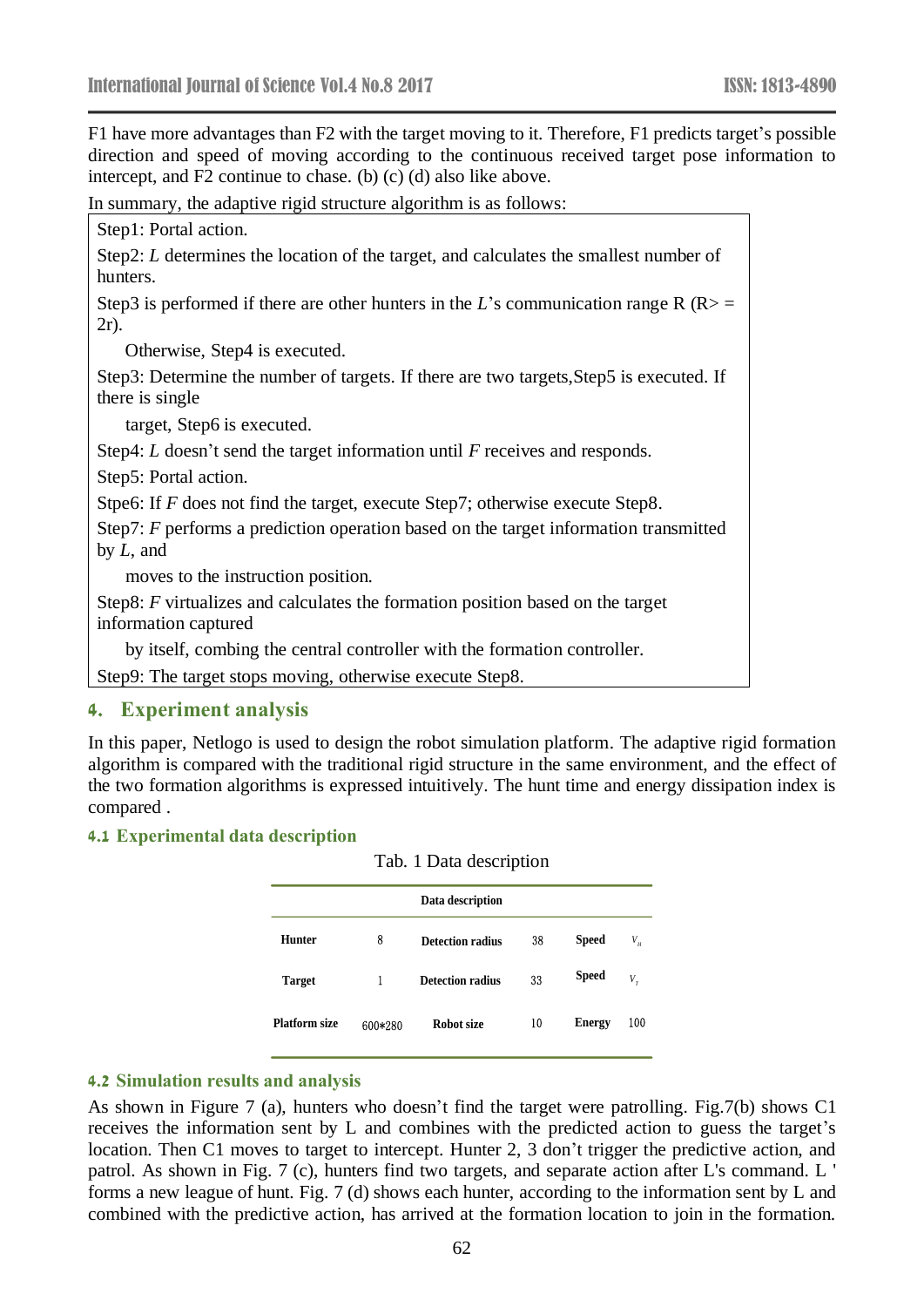Fig. 7 (e) suggests when the target is on the border, five hunters are required to block the encirclement in the target escape direction, and the remaining hunters assist in hunting or continuing patrol. Fig. 7 (F) shows when the target at the corner, L, using adaptive rigid structure formation algorithm and predictive action, send the formation of change instructions to command C1、C2 to blocking target.







(d)

(c)

Fig.8Rigidstructure formation chase simulation

The method proposed in this paper is compared with the rigid structure control algorithm [15]. As shown in Fig. 8, (a) - (e) is similar to Fig. 7, we don't introduce again. Fig. 8 (e) shows that target is at the border, and the hunters form a stable rigid structure. There is a "force between the role", so it is difficult to flexibly adjust the formation, resulting in blind angle. Fig. 8 (f) indicates that the rigid structure leads to the blind angle and the target cannot be encircled at the formation center.

The simulation results are as follows:



Fig.9 Hunter time comparison Fig.10 Capture for energy dissipation comparison

Fig. 9 suggests the results of 40 times experiments, the hollow circle represents the adaptive algorithm, and the solid dot represents the rigid formation algorithm. Time used in adaptive algorithm is shorter and more stable compared with rigid algorithm. Fig.10 shows the energy dissipation comparison result of 15 times. Specifically, hollow circle is energy dissipation of adaptive algorithm, which is stable with a rate of 30-40% and is lower in general level than that of rigid algorithm described with solid black point.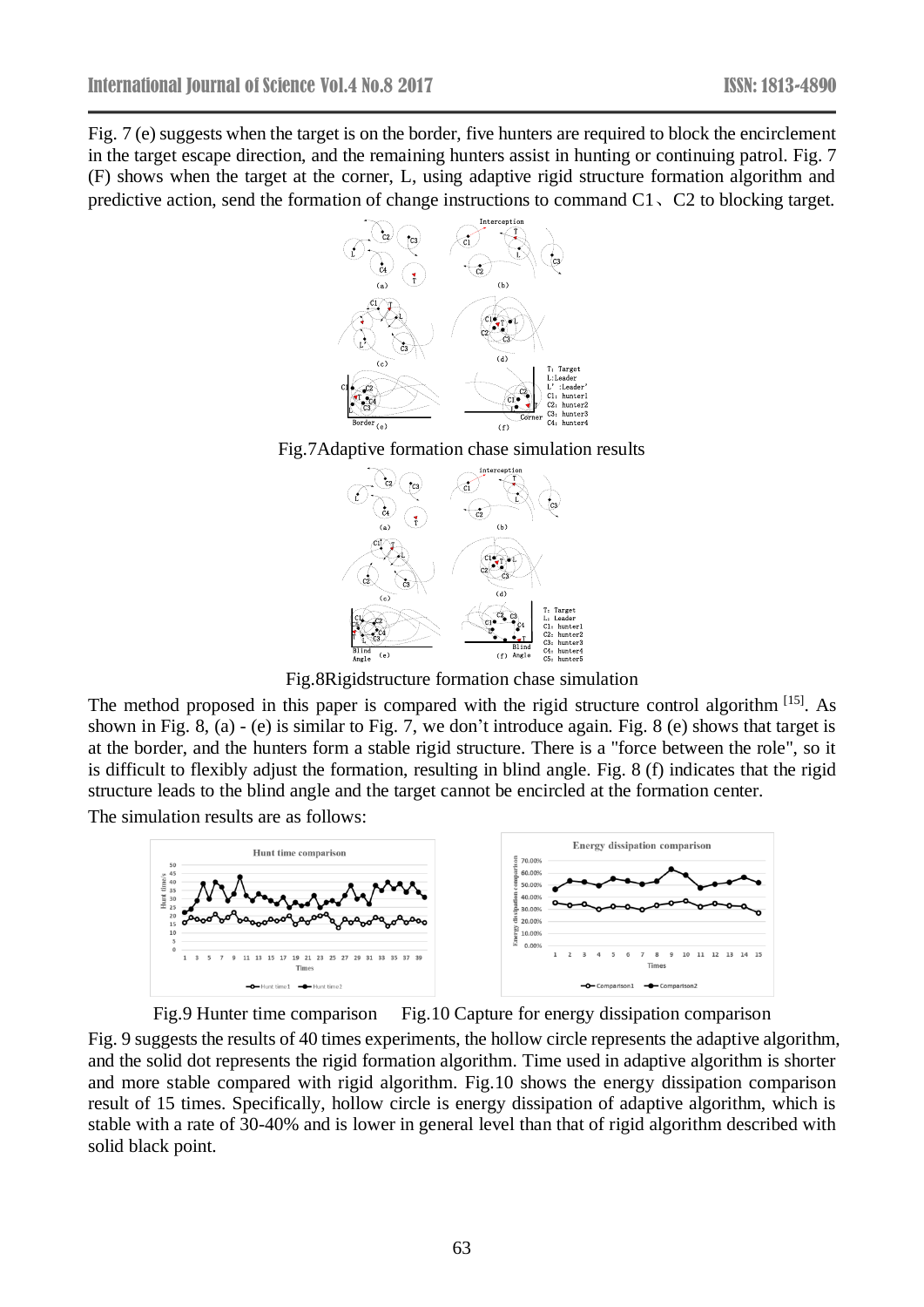## **5. Conclusion**

To solve the problem that the rigid structure can not be flexible to adjust the formation and that of existence of blind angle in the multi-robot fleeing, we propose adaptive rigid structure formation algorithm, that is to say, inside of the formation uses relative position to build rigid structure and adjust dynamically, thus circling the target in the center. In this paper, we first construct the formation center controller, and control the formation center to approach the target gradually. Secondly, we use adaptive rigid structural formation idea to design formation controller, and use it to control formation and make dynamic adjustment. Besides, we design pursuit of simulation platform based on Netlogo and validate the algorithm with many times of experiments. Time and energy dissipation are set as evaluation criteria in the experiment, and the result shows that time is shorter and the energy dissipation is relatively stable used by adaptive algorithm than rigid algorithm. To conclude above, the adaptive rigid formation algorithm proposed in this paper can effectively avoid the dead angle problem in the capture process.

The shortcoming of this paper is considering only a single intelligent goal, not joining the multiobjective alliance mechanism and not displaying the intelligence of the capture-system absolutely. In the future, we will research the pursuing problem by increasing the intelligence of targets, constructing the alliance between targets, using "game theory" and adaptive formation.

### **Acknowledgements**

Thanks to the " China Postdoctoral Science Foundation (No. 2016M592697)" and" the Shandong Provincial Key Research and Development Program (No. 2014GGH201022)".

## **References**

- [1] A.D. Dang, J. Horn: Formation control of autonomous robots following desired formation during tracking a moving target, International Conference on Cybernetics, IEEE (Gdynia, Poland, June 24-26,2015).Vol. 2(2015), p.160-165.
- [2] S. Gil, S. Kumar, D .Katabi, et al: Adaptive Communication in Multi-robot Systems Using Directionality of Signal Strength, International Journal of Robotics Research, Vol. 34(2015) No.7, p. 946-968.
- [3] S.Kumar, Y.Dai and H.Li: Multi-Body Non-Rigid Structure-from-Motion , Fourth International Conference on 3d Vision. IEEE (California, United States, October 25-28, 2016). Vol. 3(2016), p.148-156.
- [4] D.Tuvshinjargal, B .Dorj and D.J. Lee: Hybrid Motion Planning Method for Autonomous Robots Using Kinect Based Sensor Fusion and Virtual Plane Approach in Dynamic Environments, Journal of Sensors, Vol. 20(2015) No.5, p.1-13.
- [5] B.F.Fang, Q.S.Pan and B.R.Hong: Constraint Conditions of Successful Capture in Multi-Pursuers vs One-Evader Games, Robot, Vol. 34(2012) No.3, p. 282-291.
- [6] W. He, Y. Chen and Z.Yin: Adaptive Neural Network Control of an Uncertain Robot With Full-State Constraints, IEEE Transactions on Cybernetics, Vol. 46(2016) No.3, p. 620-629.
- [7] D.S.Xie, Y.C.Xu, and J.Wan: Trajectory Tracking Control of Wheeled Mobile Robots Based on RTK-GPS, Robot, Vol. 39(2017) No.2, p. 221-229.
- [8] Y.Xia, X.J.Wu, J.Li, L.F.Zhou: Multiple Features Tracking Algorithm Based on an Improved Fusion Strategy, Robot, Vol.38(2016) No.4, p. 428-436.
- [9] M. Duan: Multi-robot System Distributed Bracketing Control (MS., Chongqing University,China 2015), p.15-23.
- [10] S.K. Lee, S.P. Fekete and J. Mclurkin: Structured triangulation in multi-robot systems: Coverage, patrolling, Voronoi partitions, and geodesic centers, International Journal of Robotics Research,Vol.35(2016) No.10, p. 312-334.